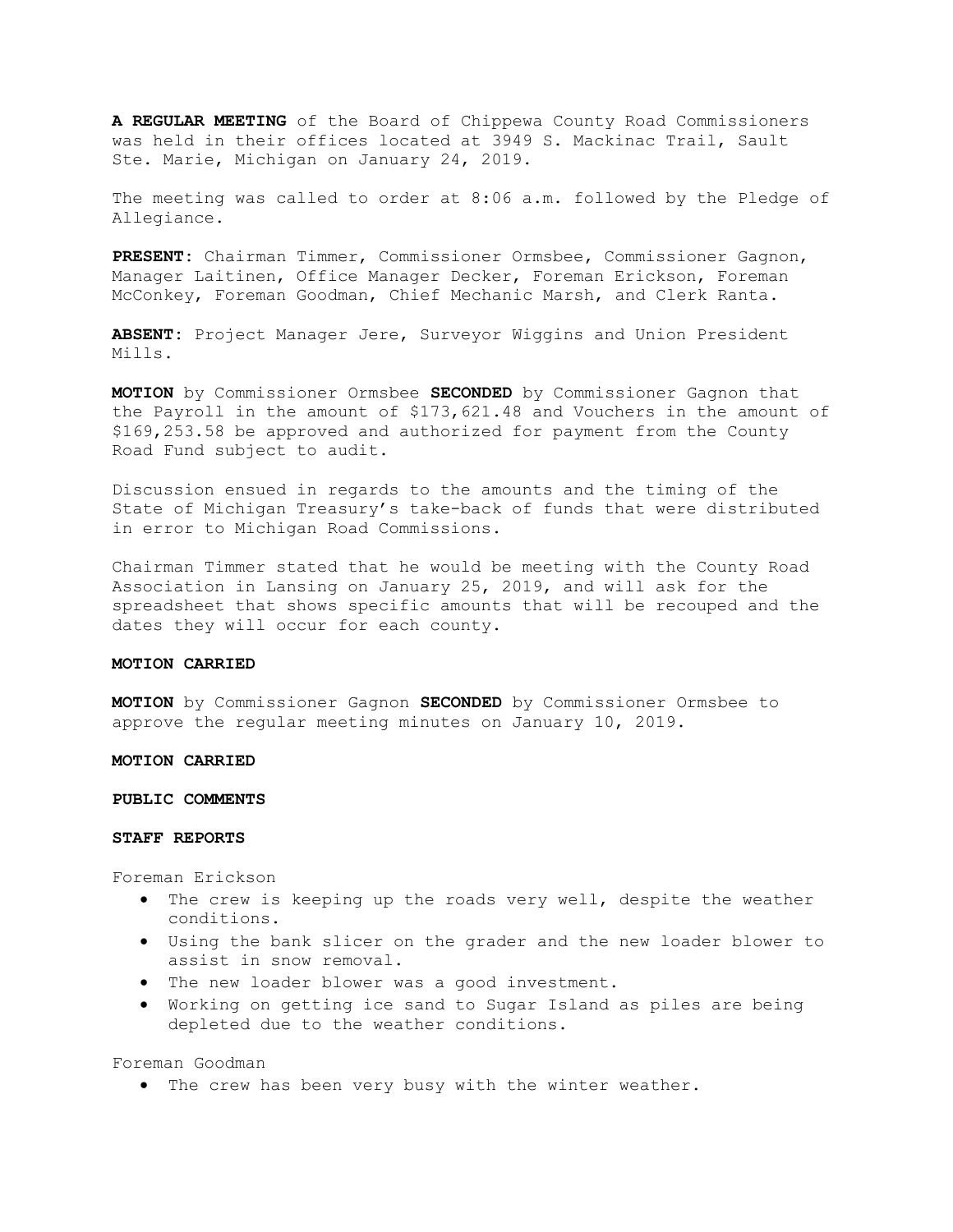- Putting lots of hours on the trucks. Keeping Frank busy with odds and ends type of items.
- Had an unfortunate mishap when the wing of one of the new trucks hooked onto the guardrail and turned the truck sideways. Manager Laitinen added that the truck then rolled through the guardrail and destroyed about 150 feet of guardrail. Thankfully nobody was injured; however, the truck is probably a total loss. The insurance adjuster is assessing if the truck can be repaired or replaced. Discussion ensued.

# Foreman McConkey

- Working on removing snow.
- Maintaining our trucks.
- Ken Fegan, the Pickford Garage Mechanic, retired this past Friday, January 18, 2019. Foreman McConkey commended Ken Fegan for doing a good job for us over all the years. Ken Fegan also has been excellent at manufacturing and adapting ideas for equipment and the facility. Ken Fegan has been with us over 25 years and will be missed.
- The crews are doing a great job.
- Discussion ensued about the use of wings on the plow trucks.

# Brian Decker

- Working on year end items.
- Received 6 new computers to be used with the computerized time card system that is being set up for our garages.
- Charter Communications will be utilized for an internet connection in the Rudyard and Brimley garages and the Eckerman and Drummond Island garages will be using an AT&T hotspot to connect to the internet to use the new computerized time card system.
- A static IP has been set up so that when the outside garages are set up with internet, they will be able to communicate with our main office.
- New computers for the front office and parts room are due to arrive next week.
- Working with insurance adjuster on the truck accident.
- Programming Chief Mechanic Marsh's computer so it can communicate with the Kenworth trucks for diagnostic purposes.

# Chief Mechanic Marsh

- The truck involved in the accident is still on the Low-boy, awaiting the claims adjuster's decision.
- Working out in the Pickford garage and working to make a smooth transition for the new mechanic who will begin working at the Pickford garage next week.
- The Soo mechanic shop is staying even with work, not behind, but not ahead.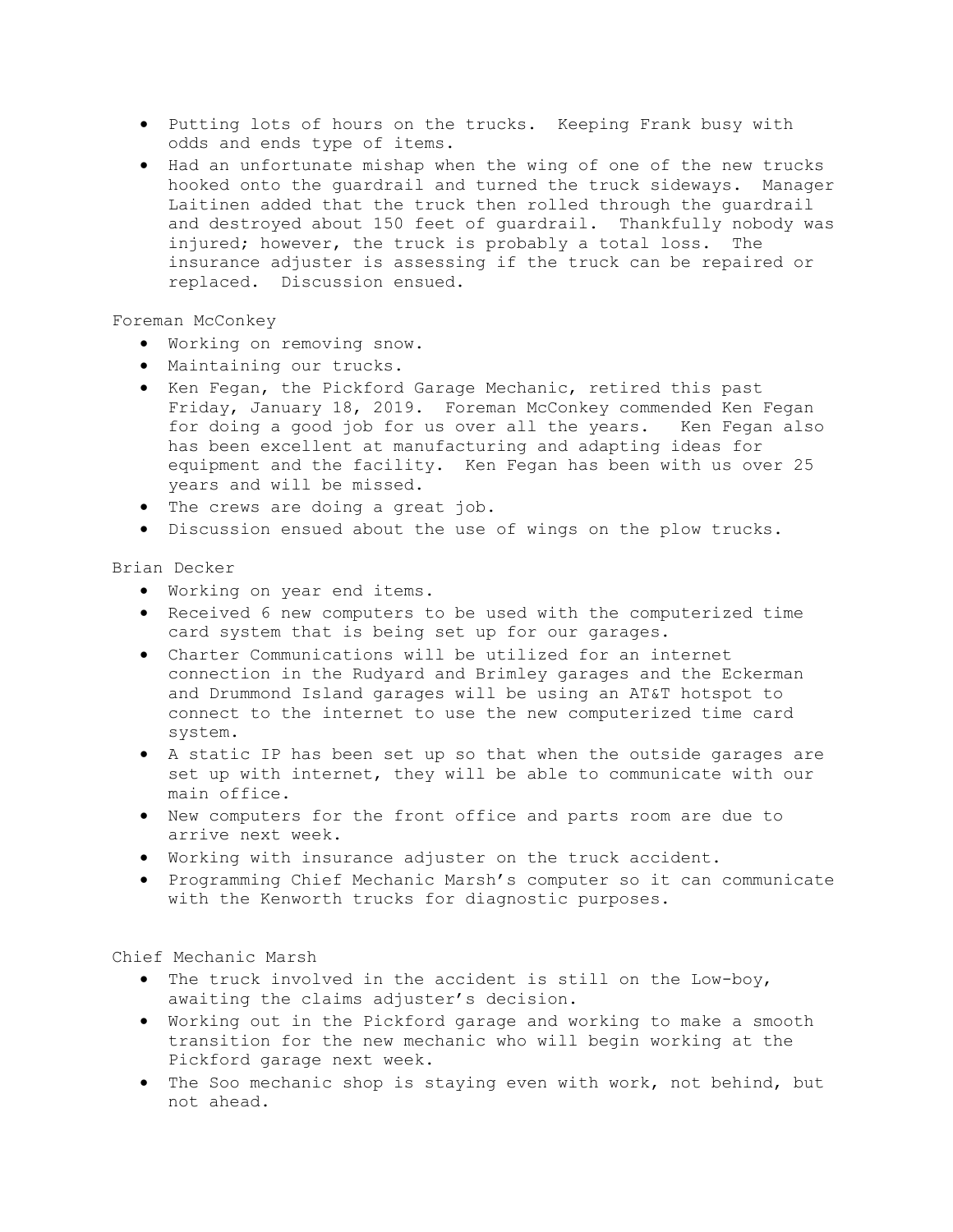Chairman Timmer inquired to the extent of the damage on the truck. Chief Mechanic Marsh replied that everything below the frame rails, from the plow hitch to the underbody, is either smashed or bent. The truck went through the guardrail, which caused extensive damage. The front axle is not held in by much, all steering is broke off, the wing is bent, fender damage, the steps and battery boxes and everything that hangs has been smashed.

# MANAGERS REPORTS

- Traveled to Lansing last week to attend Wetland Board and DEQ committee meetings.
- Wetland Board meeting went well. For the coming year, all of the funds were obligated with the exception of \$250,000 which will be used for small projects as they come up.
- Mackinac County was an applicant for funds and Chippewa County will partner with them on a future project along the Lake Huron shoreline.
- Due to legislative changes, the Wetland Board was reconstituted and every member must ask for reappointment to the board. Manager Laitinen has put in his application for reappointment.
- Manager Laitinen was interviewed and videotaped by the County Road Association for a report regarding the 15 Mile Road project that occurred here in Chippewa County last year. This will be part of a report to the legislature sometime in March.
- The truck accident has already been mentioned and unfortunately there are no quick solutions for replacement of the damaged vehicle.
- The Small Urban Committee meeting occurred here at the Soo office last week and went well. Resolutions resulting from the meeting will be presented later under New Business.
- Will be working with Ball Construction on the divider wall and other small improvements here in the main office. Construction will begin on February 4, 2019.
- Completed all the recent interviewing and hiring.
- Congratulations to Ken Fegan on his retirement. He was an all around good hand. Ken had a different insight on things which had a positive impact. He will be missed.
- Ethan Castagne was hired to replace Ken and will start next week.
- Received our striping proposal from MDOT. Going through the final review. Looks good.
- Will meet with the new administrator from Bay Mills Tribe later today.

# NEW BUSINESS

 CRA Board of Directors Ballot Two nominees for the position of CRA Board member were presented and discussed.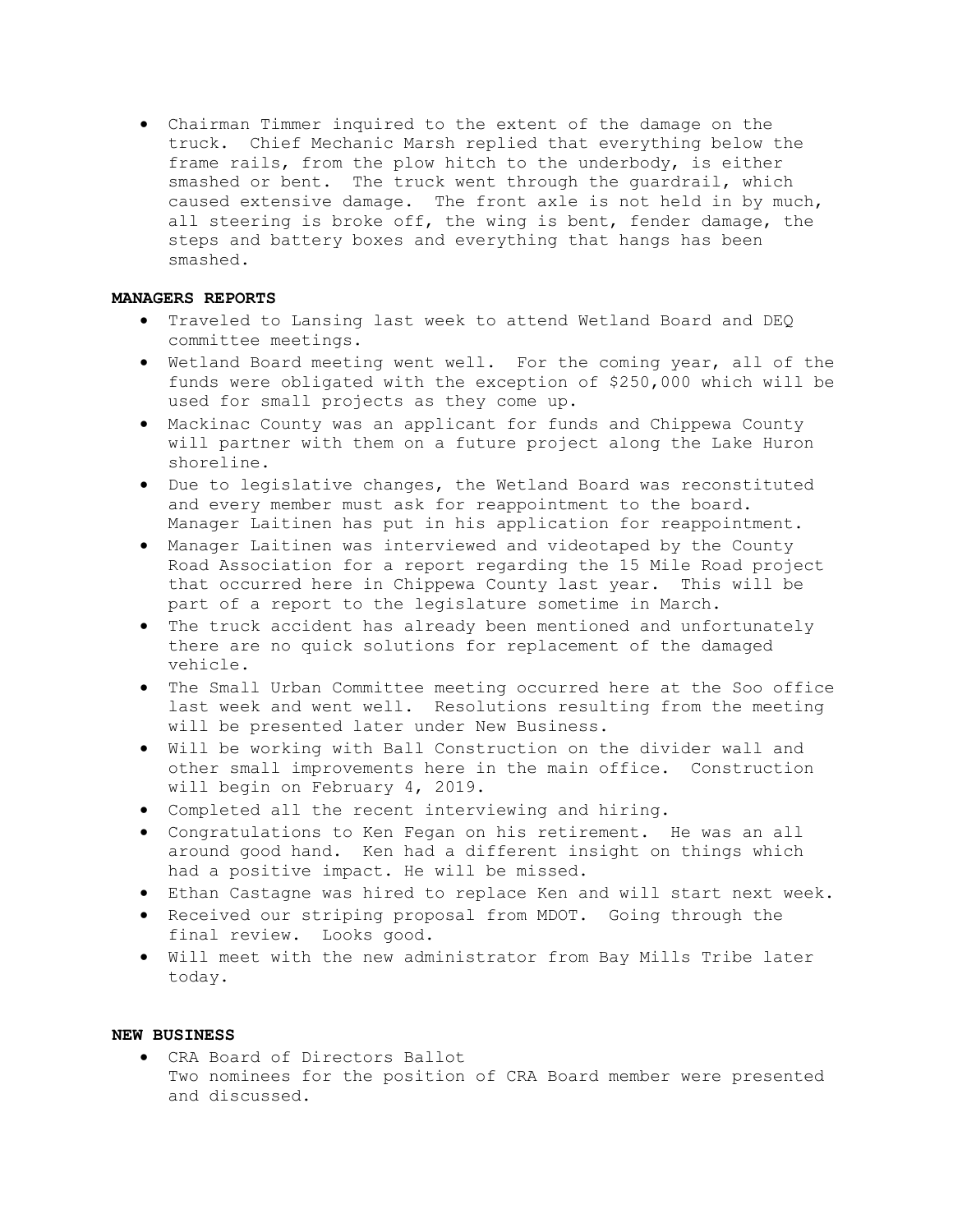MOTION by Commissioner Gagnon SECONDED by Commissioner Ormsbee to nominate Commissioner Lester Livermore of Mackinac County to be a representative to the CRA Board position.

### MOTION CARRIED

 Kinross Salt Shed Repair Bid Award Sidock Group, Inc. prepared bid packages and held a bid opening at the Chippewa County Road Commission on Tuesday, January 22, 2019. Three bids were received.

MOTION by Commissioner Ormsbee SECONDED by Commissioner Gagnon to award the Kinross Salt Shed Repair Bid to Bonacci Contracting.

## MOTION CARRIED

 Resolution 2019-01- Support for Small Urban Program Funding 2021- 2023 in the Kinross Charter Township Urban Area.

MOTION by Commissioner Ormsbee SECONDED by Commissioner Gagnon to pass Resolution 2019-01 in Support for Small Urban Program Funding 2021-2023 in the Kinross Charter Township Urban Area and authorize Manager Laitinen to sign the contract.

## MOTION CARRIED BY UNANIMOUS ROLL CALL VOTE

 Resolution 2019-02- Support for Small Urban Program Funding 2021- 2023 in the Sault Ste. Marie Urban Area.

MOTION by Commissioner Ormsbee SECONDED by Commissioner Gagnon to pass Resolution 2019-02 in Support for Small Urban Program Funding 2021-2023 in the Sault Ste. Marie Urban Area and authorize Manager Laitinen to sign the contract.

MOTION CARRIED BY UNANIMOUS ROLL CALL VOTE

# OLD BUSINESS

#### COUNTY COMMISSIONERS'COMMENTS

## PUBLIC COMMENTS

#### ROAD COMMISSIONERS COMMENTS

 Commissioner Ormsbee inquired how retirees are honored for their years of service. Discussion Ensued.

MOTION by Commissioner Ormsbee SECONDED by Commissioner Gagnon in honor of service to retirees, a plaque will be presented with our appreciation of years of service so that the employee's years of service does not go unrewarded and that our appreciation is felt in a meaningful way.